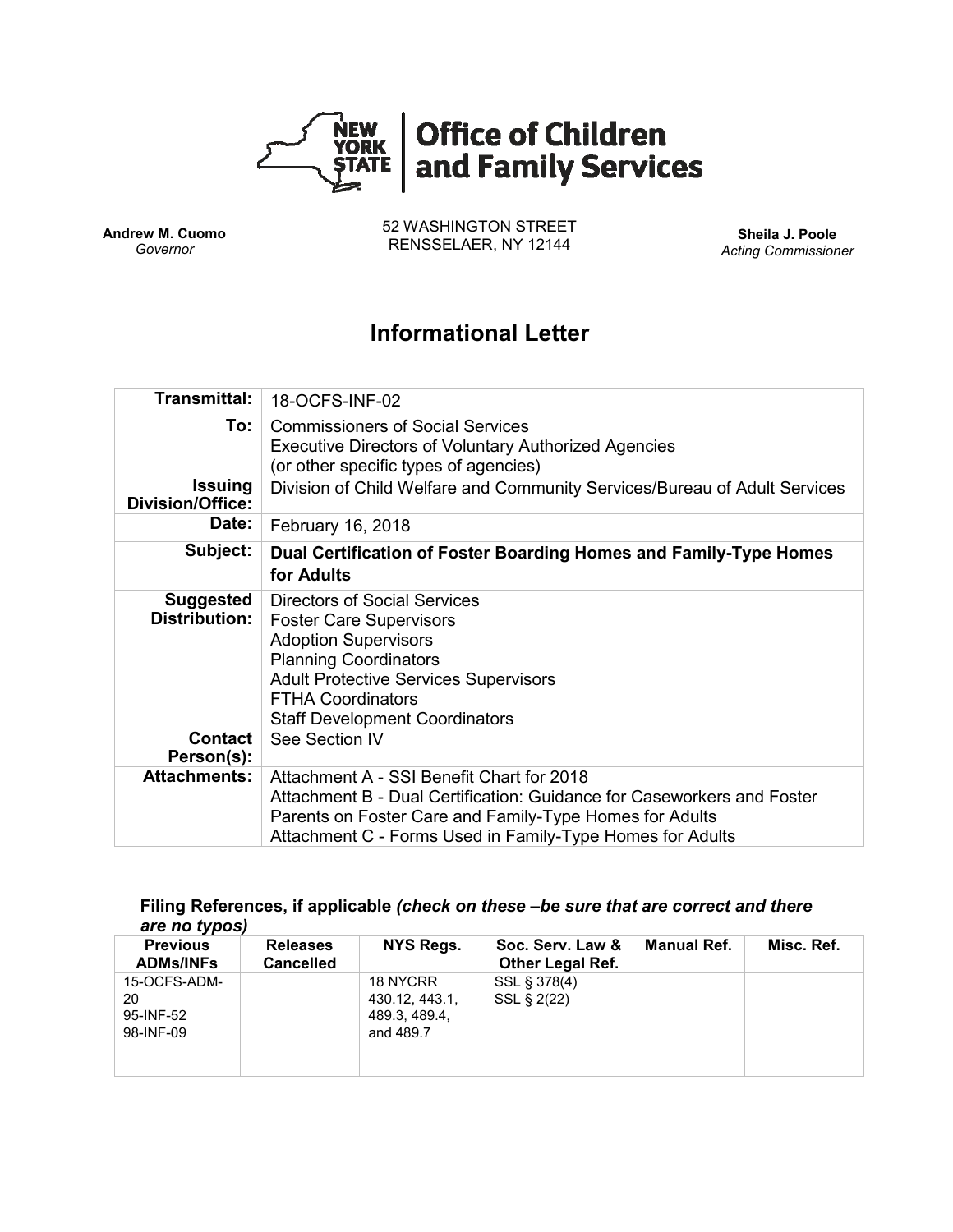## **I. Purpose**

The purpose of this Informational Letter (INF) is to make local departments of social services (LDSSs) and voluntary authorized agencies (VAs) aware of the potential for certified or approved foster boarding homes to obtain certification as Family-Type Homes for Adults (FTHAs) to provide continuity of care for a youth in foster care residing in the foster home who is approaching age 21 who lacks the skills or ability to live independently.

As used in this INF, the term "dual certification" means the ability of an individual to be both

- 1. a certified or approved foster parent for youth in foster care through age 21, and
- 2. a certified FTHA operator for a youth formerly in foster care who is age 21 or older.

Attachment B, *Dual Certification: Guidance for Caseworkers and Foster Parents on Foster Care and Family-Type Homes for Adults*, provides information about FTHAs, including how such homes are approved, operated, and supervised. Information is also attached explaining how foster parents who meet the FTHA certification standards can continue to serve former foster youth in their care.

## **II. Background**

The New York State Office of Children and Family Services (OCFS) is aware that some youth, particularly those with developmental disabilities, need additional supports when they age out of foster care at age 21. LDSSs and VAs are finding themselves struggling to identify appropriate housing and supports for these youth in relation to their transition plans. The dual certification of foster homes as FTHAs can be a viable option for keeping a youth in a home with a familiar family.

A foster family boarding home is a residence owned, leased, or otherwise under the control of a single person or family who has been certified or approved by an LDSS or a VA to care for children.<sup>1</sup> The general rule for capacity is that not more than six foster children of any age and non-foster children under the age of 13 may reside in the foster home. There are two exceptions to this general rule:

- 1. Up to two additional children may reside in the home if such children are siblings or half-siblings, are siblings or half-siblings of a child living in the home, are children freed for adoption who have been placed for adoption with the foster parent, or are minor parents who are foster children residing with their child(ren). $2$
- 2. Where it is in their best interest, children may be placed in the foster home in which they were last placed when they were either returning to foster care following an interruption in care, or were being placed from a more restrictive foster care setting to the foster home in which they had previously resided.<sup>3</sup>

FTHAs provide an atmosphere of family living for adults who are unable to live on their own. They are certified by OCFS through its Bureau of Adult Services. Residents in these homes are individuals, 18 years of age and older, who cannot live alone, but who can benefit from a small, community-integrated, non-institutional residential setting. Residents are persons who need supervision and/or assistance with personal care. Many attend day

 $\overline{a}$ 

 $1$  18 NYCRR 443.1(j).

<sup>2</sup> SSL § 378(4) and 18 NYCRR 443.1(j) and 443.6.

 $3$  SSL § 398(6)(n).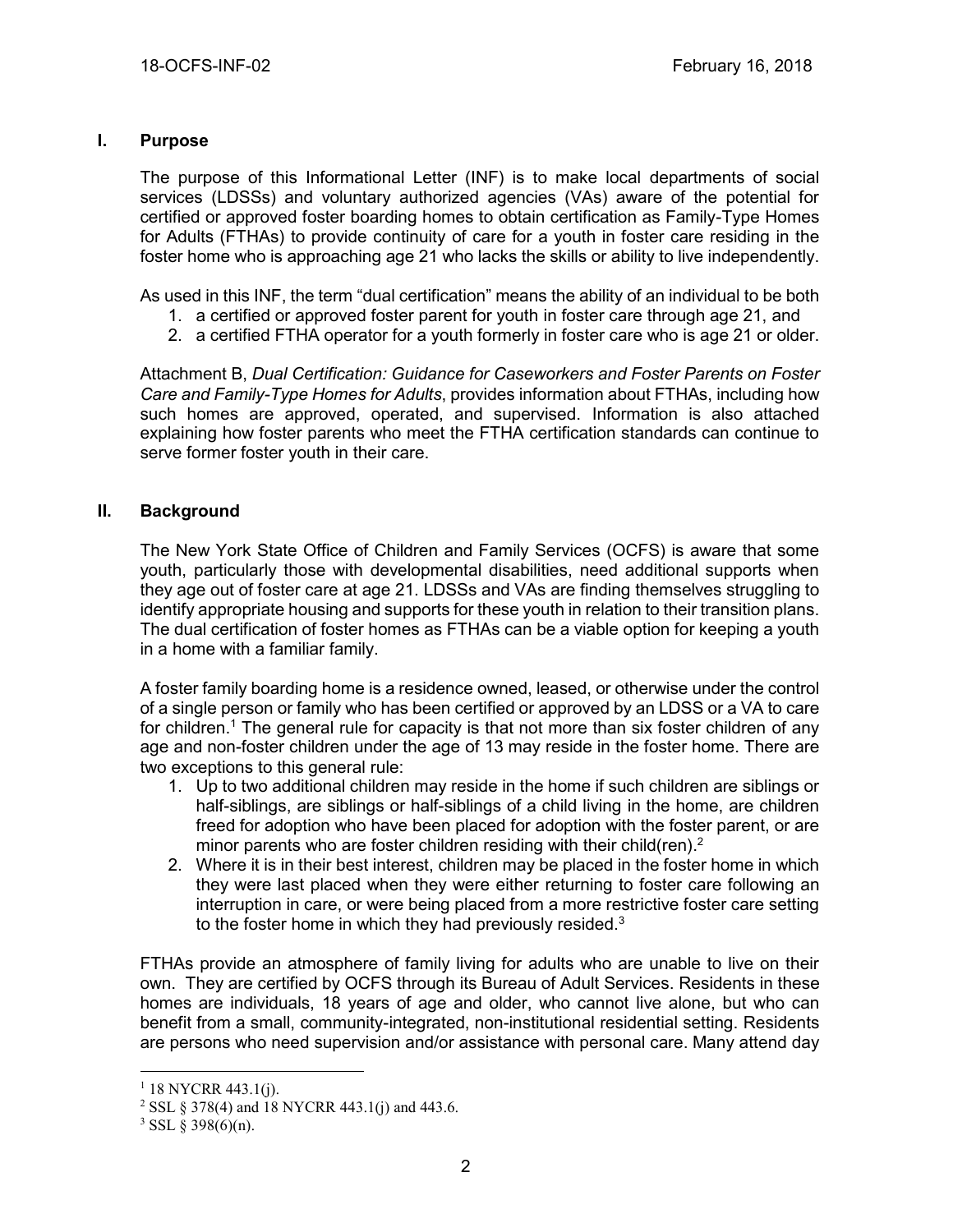programs or do volunteer work in the community. FTHA operators, or an approved substitute caregiver, must be available on-site to provide care and supervision for FTHA residents on 24-hours-per-day/7-days-per-week basis, unless all FTHA residents are participating in a day program or are otherwise engaged outside the home, or the OCFS Bureau of Adult Services has granted a waiver specifying the conditions, such as telephone access, under which there does not have to be an operator or approved substitute caregiver present on site. 4

The maximum capacity of an FTHA is four residents. Foster parents who are applying for dual certification are limited in the number of young adults who may reside in the FTHA simultaneously with children currently in foster care. As long as the home continues to operate as a certified or approved foster home, the FTHA operating certificate will permit only one former foster youth to be in care for in the FTHA at one time. With an approved waiver issued by the OCFS Bureau of Adult Services, the foster parent/operator may care for additional eligible residents. For example, if there are other youth with qualifying disabilities in care at the foster home with dual certification, with an approved waiver all the eligible young adults can transition from foster care to FTHA at that site.

The foster parent/operator of an FTHA is reimbursed differently for youth in foster care and for young adults approved to reside in the FTHA. The foster parents receive a monthly board payment for the care of children in foster care as determined by the placing LDSS. Adults residing in an FTHA pay for their care individually out of their personal resources. This could be private pay, or, in the case of a resident who is eligible to receive Supplemental Security Income (SSI) benefits, payment is made from the resident's SSI benefits. This rate, the Congregate Care Level 1 (Family Care) rate, is established by the state and federal governments and is subject to annual adjustment. A copy of the current SSI benefit chart for 2018 is included as Attachment A.

# **III. Program Implications**

A person who is certified or approved as a foster parent may also be eligible for certification as an operator of an FTHA, solely for the purpose of providing care for a child formerly in foster care who aged out of foster care at age 21. This dual certification provides a plan for a youth in foster care whose qualifying disability or condition either precludes independent living or makes independent living difficult. Whenever a youth remains in foster care on or after their 18<sup>th</sup> birthday, the agency with case management, case planning, or casework responsibility for the child in foster care must begin developing a transition plan with the youth 180 days prior to their  $18<sup>th</sup>$  birthday, or 180 days prior to the child's scheduled discharge date where the child is consenting to remain in foster care after their  $18<sup>th</sup>$  birthday.<sup>5</sup> The transition plan must be completed 90 days prior to the scheduled discharge date. For youth needing supervision and assistance, having the foster parent become certified as an FTHA operator provides a viable transition option, providing a situation where the youth remains in the same home with the same support system providing stability and continuity of care. If the youth should decide to voluntarily leave foster care at age 18, the transition plan must reflect the housing option decided upon by the youth, as is discussed in OCFS release 15-OCFS-ADM-20, *Transition Planning with Youth for a Successful Discharge*. If that youth requires supervision and personal care, a different FTHA may meet that youth's needs and could be considered an acceptable plan for that youth leaving care at age 18.

 $\overline{a}$ 

<sup>4</sup> 18 NYCRR 489.3(b).

<sup>5</sup> 18 NYCRR 430.12(j).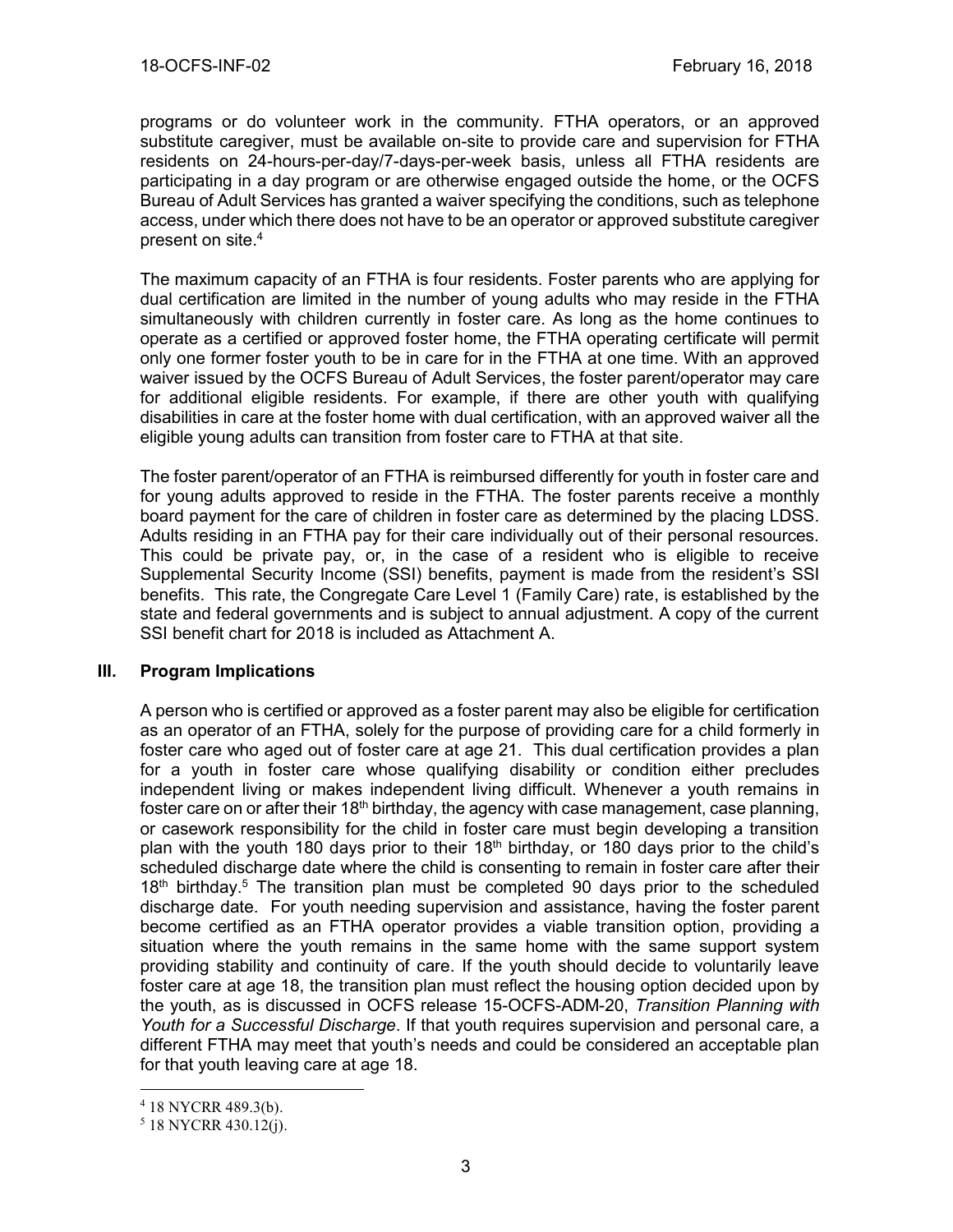A foster parent obtaining certification as an operator of a FTHA provides a viable plan for the transition to adulthood of a youth in foster care with a qualifying disability provided that

- the youth meets the FTHA admission standards as set forth in regulation,  $6$
- the home complies with the FTHA operating provisions set forth in regulation, and
- the LDSS or VA supervising the foster home confirms that the youth transitioning from foster care to FTHA will not have a negative impact on any remaining foster children in the home. 7

The certificate to operate a FTHA expires when all the former foster youth move out of the home.<sup>8</sup> Whenever a resident former foster youth moves out of the FTHA, the supervising LDSS must be notified. Should the operator decide to discontinue certification or approval as a foster home and instead wish to continue operating as an FTHA, the FTHA coordinator at the LDSS must be notified regarding the home's FTHA license.<sup>9</sup>

OCFS release 15 OCFS-ADM-20, *Transition Planning with Youth for a Successful Discharge,* provides guidance on the development and implementation of a transition plan for youth in foster care. If the foster parent agrees to apply for certification as an operator of an FTHA, for the purpose of providing stability and continuity of care for one or more children in foster care, the transition plan for the youth must reflect this intent. This plan should be reflected in Section II of the *Transition Plan Form* (OCFS-4922) as the housing plan for discharge.

The application to operate an FTHA should be initiated no later than six months prior to the youth's 21<sup>st</sup> birthday, so that the certificate to operate an FTHA can be obtained sufficiently in advance to seamlessly accommodate the youth's transition. The LDSS's FTHA coordinator can provide assistance to the foster parent in the completion of the FTHA application process. See Attachment B, *Dual Certification: Guidance for Caseworkers and Foster Parents on Foster Care and Family-Type Homes for Adults*, for information on the process of applying for certification as an FTHA, and Attachment C, *Forms Used in Family-Type Homes for Adults,* for the paperwork needed to apply.

The Bureau of Adult Services is available to provide technical assistance and training to LDSSs and to VAs with respect to certification and operation of FTHAs.

# **IV. Contacts**

 $\overline{a}$ 

### **For information regarding family-type homes for adults**:

General information can be found on the OCFS website at<http://ocfs.ny.gov/main/ftha/>

In New York City, contact the Human Resources Administration (HRA), Division of Voluntary and Proprietary Homes for Adults at (212) 971-2930. Information is available at: [https://www1.nyc.gov/assets/hra/downloads/pdf/services/aps/family\\_homes\\_102708.pdf](https://www1.nyc.gov/assets/hra/downloads/pdf/services/aps/family_homes_102708.pdf)

<sup>6</sup> 18 NYCRR 489.7.

<sup>7</sup> 18 NYCRR 489.4.

<sup>8</sup> 18 NYCRR 489.4(i)(3)(iv).

 $9$  18 NYCRR 489.3(b)(11).